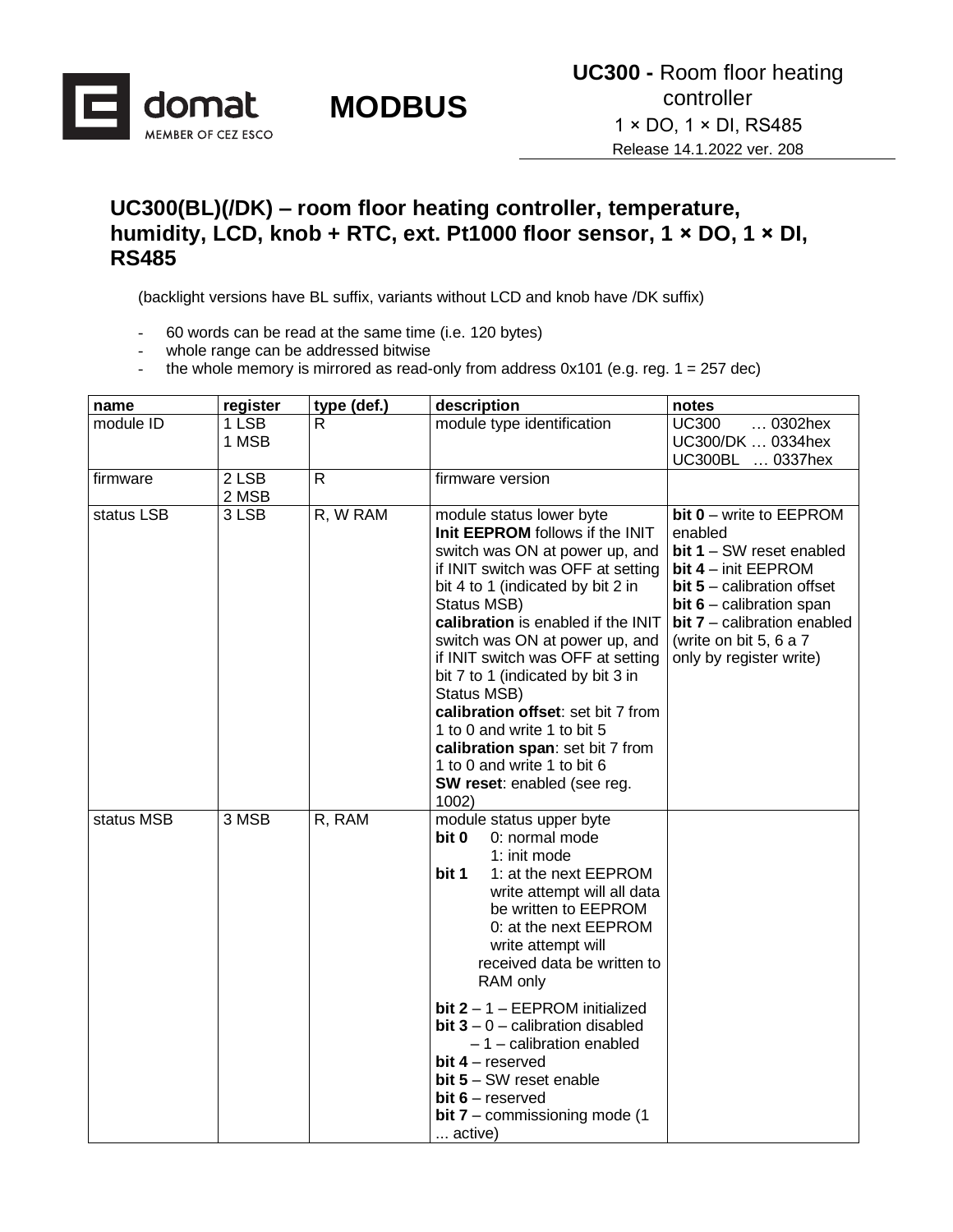

| address                 | 4 LSB          | R, W EEPROM<br>(0x01)                          | Modbus module address<br>$(detault = 1)$                                                                                                                                                     | !!! the change will be<br>effective after restart only<br>(however the register will<br>be set immediately)                                                                                                                          |
|-------------------------|----------------|------------------------------------------------|----------------------------------------------------------------------------------------------------------------------------------------------------------------------------------------------|--------------------------------------------------------------------------------------------------------------------------------------------------------------------------------------------------------------------------------------|
| baud rate               | 4 MSB          | R, W EEPROM<br>(9600 bps,<br>13 <sub>dec</sub> | communication<br>10dec  1 200 bps<br>11dec  2 400 bps<br>12dec  4 800 bps<br>13dec  9 600 bps (default)<br>14dec  19 200 bps<br>15dec  38 400 bps<br>16dec  57 600 bps<br>17dec  115 200 bps | <b>!!!</b> the change will be<br>effective after restart only<br>(however the register will<br>be set immediately)                                                                                                                   |
| serial port<br>settings | 5 LSB          | R, W EEPROM                                    | serial line parameter settings<br>$(detault = no parity, 1 stop bit)$                                                                                                                        | bit 0-1  parity $(00 - no$<br>parity, $01 -$ even, $10 -$<br>odd)<br>bit $2 \dots$ stop bits $(0 -$ one,<br>$1 - two$<br>!!! the change will be<br>effective after restart only<br>(however the register will<br>be set immediately) |
|                         | 5 MSB          |                                                | reserved                                                                                                                                                                                     |                                                                                                                                                                                                                                      |
| eeprom writes           | 6 LSB<br>6 MSB | R, EEPROM                                      | number of EEPROM writing<br>cycles, does not overflow,<br>cannot be reset by INIT nor by<br>any other means                                                                                  |                                                                                                                                                                                                                                      |
| relay                   | 7 LSB          | R, RAM                                         | output relay status (DO1)                                                                                                                                                                    | bit 0  relay 1, heating                                                                                                                                                                                                              |
| inputs                  | 7 MSB          | R, RAM                                         | digital input status - physical<br>level of the input regardless of<br>the inputs settings values (the<br>function of input (presence /<br>window) is set in inputs<br>settings register)    | bit 0  DI1<br>bit 1  reserved<br>bit 2  heating demand<br>(PID output heat > 5%)                                                                                                                                                     |
| pid output HEAT         | 8 LSB          | R, RAM                                         | heating controller output                                                                                                                                                                    | in %, range 0  100%                                                                                                                                                                                                                  |
|                         | 8 MSB          |                                                | reserved                                                                                                                                                                                     |                                                                                                                                                                                                                                      |
|                         | 9 LSB<br>9 MSB |                                                | reserved                                                                                                                                                                                     |                                                                                                                                                                                                                                      |
| manual control          | <b>10 LSB</b>  | R, W, RAM                                      | manual output control; if a bit is<br>set to 1, the output goes to state<br>defined below (see manual heat<br>output); if set to 0, PID output<br>values apply                               | bit 0  reserved<br>bit 1  heat output                                                                                                                                                                                                |
| push button<br>counter  | 10 MSB         | R, W, RAM                                      | push button counter; after<br>overflow is reset                                                                                                                                              |                                                                                                                                                                                                                                      |
| manual heat<br>output   | <b>11 LSB</b>  | R, W, RAM                                      | manual heat output setting (only<br>if the corresponding bit in the<br>manual control register is set)                                                                                       | in %, range 0  100%                                                                                                                                                                                                                  |
|                         | 11 MSB         | R, W, RAM                                      | reserved                                                                                                                                                                                     |                                                                                                                                                                                                                                      |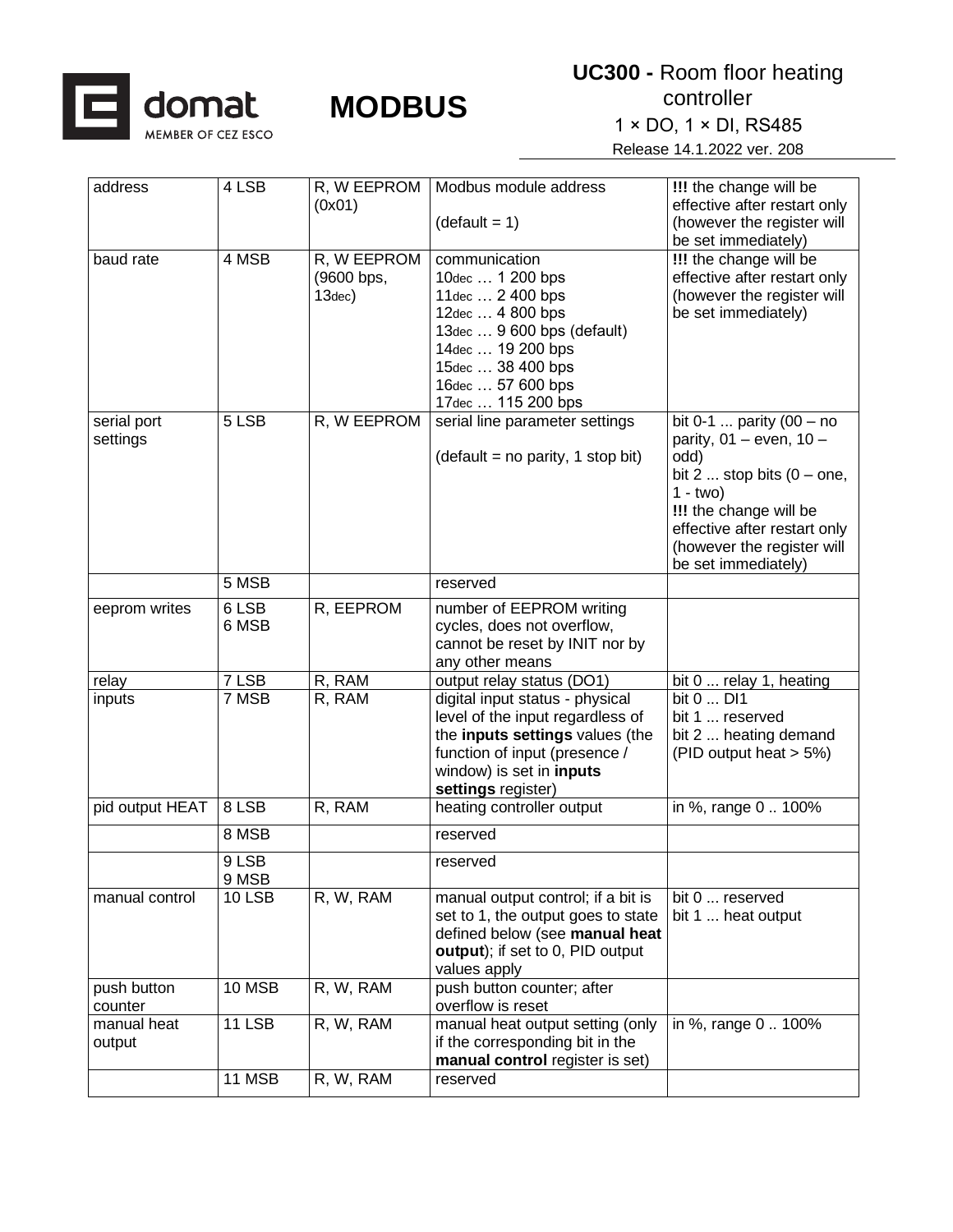

1 × DO, 1 × DI, RS485

| set temp<br>correction                     | 12 LSB<br>12 MSB           | R, W RAM                                  | setpoint correction set by user;<br>resets at each operation mode<br>change                          | recalculate:<br>$temperature =$<br>read value / 100                                                                 |
|--------------------------------------------|----------------------------|-------------------------------------------|------------------------------------------------------------------------------------------------------|---------------------------------------------------------------------------------------------------------------------|
|                                            |                            |                                           | 3.5°C reads 350<br>(limits are set in the min and<br>max rel. temp correction<br>registers)          | 00<br>199.99  19999<br>$-0.01$ OFFFFhex<br>-199.99  0B1E1hex                                                        |
| actual temp set<br>point HEAT              | 13 LSB<br>13 MSB           | R, RAM                                    | actual heating setpoint incl.<br>setpoint correction (reg. 12)                                       | recalculate:<br>$temperature =$<br>read value / 100<br>00<br>199.99  19999<br>$-0.01$ OFFFFhex<br>-199.99  0B1E1hex |
|                                            | <b>14 LSB</b><br>14 MSB    |                                           | reserved                                                                                             |                                                                                                                     |
| set day/ comfort<br>heating temp           | 15 LSB<br>15 MSB           | R, W EEPROM<br>$(21^{\circ}C,$<br>0x0834) | day/comfort mode heating<br>temperature setpoint set by user<br>(default = $21^{\circ}C$ , 0x0834)   | recalculate:<br>$temperature =$<br>read value / 100<br>00<br>199.99  19999<br>$-0.01$ OFFFFhex<br>-199.99  0B1E1hex |
| set night/ pre-<br>comfort heating<br>temp | 16 LSB<br>16 MSB           | R, W EEPROM<br>$(19^{\circ}C, 0x076C)$    | night/standby mode heating<br>temperature setpoint set by user<br>(default = $19^{\circ}$ C, 0x076C) | recalculate:<br>$temperature =$<br>read value / 100<br>00<br>199.99  19999<br>$-0.01$ OFFFFhex<br>-199.99  0B1E1hex |
| set depression/<br>economy heating<br>temp | $17$ LSB<br>17 MSB         | R, W EEPROM<br>$(12^{\circ}C, 0x04B0)$    | off mode heating temperature<br>setpoint set by user<br>(default = $12^{\circ}$ C, 0x04B0)           | recalculate:<br>$temperature =$<br>read value / 100<br>00<br>199.99  19999<br>$-0.01$ OFFFFhex<br>-199.99  0B1E1hex |
|                                            | <b>18 LSB</b><br>18 MSB    |                                           | reserved                                                                                             |                                                                                                                     |
|                                            | 19 LSB<br>19 MSB<br>20 LSB |                                           | reserved<br>reserved                                                                                 |                                                                                                                     |
|                                            | 20 MSB                     |                                           |                                                                                                      |                                                                                                                     |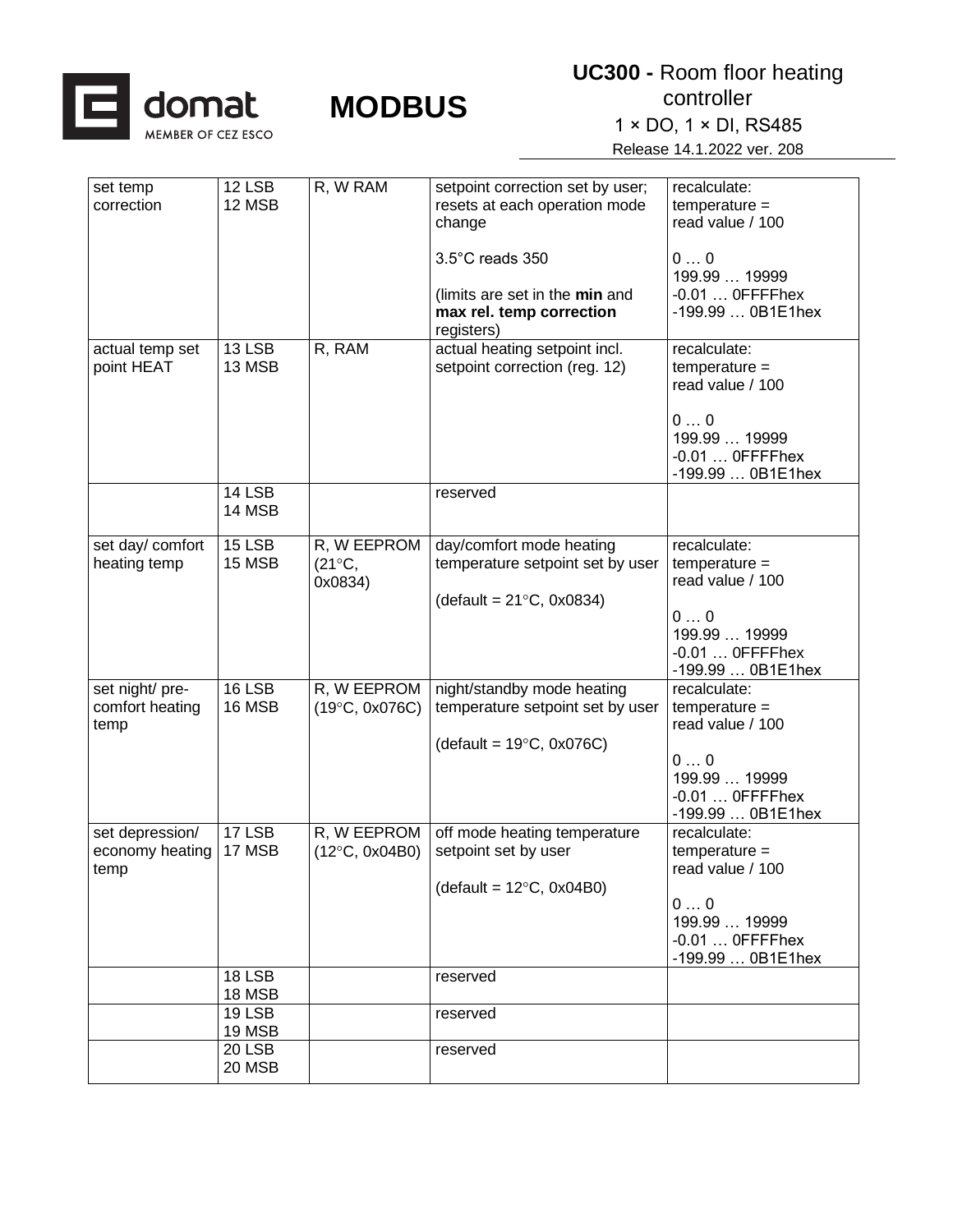

1 × DO, 1 × DI, RS485

| actual temp                     | 21 LSB<br>21 MSB        | R, RAM                                  | actual temperature measured by<br>the internal sensor incl.<br>correction (see reg. 37, temp<br>sensor corr)                                                                                                                                                                                                                                                                        | recalculate:<br>$temperature =$<br>read value / 100<br>00<br>199.99  19999<br>$-0.01$ OFFFFhex<br>-199.99  0B1E1hex                                                                                                                                                                                                                                                                                                                                                                                        |
|---------------------------------|-------------------------|-----------------------------------------|-------------------------------------------------------------------------------------------------------------------------------------------------------------------------------------------------------------------------------------------------------------------------------------------------------------------------------------------------------------------------------------|------------------------------------------------------------------------------------------------------------------------------------------------------------------------------------------------------------------------------------------------------------------------------------------------------------------------------------------------------------------------------------------------------------------------------------------------------------------------------------------------------------|
| actual external<br>(floor) temp | 22 LSB<br>22 MSB        | R, RAM                                  | actual floor temperature<br>measured by the external<br>Pt1000 sensor inclusive<br>correction (see reg. 38, external<br>temp sensor corr)                                                                                                                                                                                                                                           | recalculate:<br>$temperature =$<br>read value / 100<br>00<br>199.99  19999<br>$-0.01$ OFFFFhex<br>-199.99  0B1E1hex                                                                                                                                                                                                                                                                                                                                                                                        |
| set presence<br>mode            | 23 LSB<br>23 MSB        | R, W EEPROM<br>(comfort/day,<br>0x0001) | presence status set by user<br>(displayed symbols depend on<br>the configuration register<br>regulator settings (reg. 26<br>LSB), if set to hotel then<br>comfort, standby, off; if set to<br>residential then day, night,<br>depression, auto, party)<br>$(detault = comfort/day, 0x0001)$                                                                                         | bit 0  comfort (occupied<br>house) or day (sun +<br>occupied house)<br>bit 1  standby (empty<br>house) or night (moon +<br>occupied house)<br>bit $2 \ldots$ off (off) or<br>depression (empty house)<br>bit $3 \ldots$ auto (clock) – only<br>when residential<br>bit 4  party (sun + drink<br>+ clock, after 2h goes to<br>auto) - only when<br>residential<br>bit 5 to 14  reserved<br>bit 15  write enable (if<br>set to 1 value will be<br>written into register, if in 0<br>attempt will be ignored) |
|                                 | 24 LSB<br>24 MSB        |                                         | reserved                                                                                                                                                                                                                                                                                                                                                                            |                                                                                                                                                                                                                                                                                                                                                                                                                                                                                                            |
| actual regulation<br>mode       | <b>25 LSB</b><br>25 MSB | R, RAM                                  | actual mode used for control, if<br>on manual then the actual<br>control mode is equal to set<br>presence mode, if on auto then<br>according to time schedule<br>(displayed symbols depend on<br>the configuration register<br>regulator settings, if set to<br>hotel then comfort, standby, off;<br>if set to residential then day,<br>night, depression, auto, party)<br>reserved | bit 0  comfort/day<br>bit 1  standby/night<br>bit 2  off/depression                                                                                                                                                                                                                                                                                                                                                                                                                                        |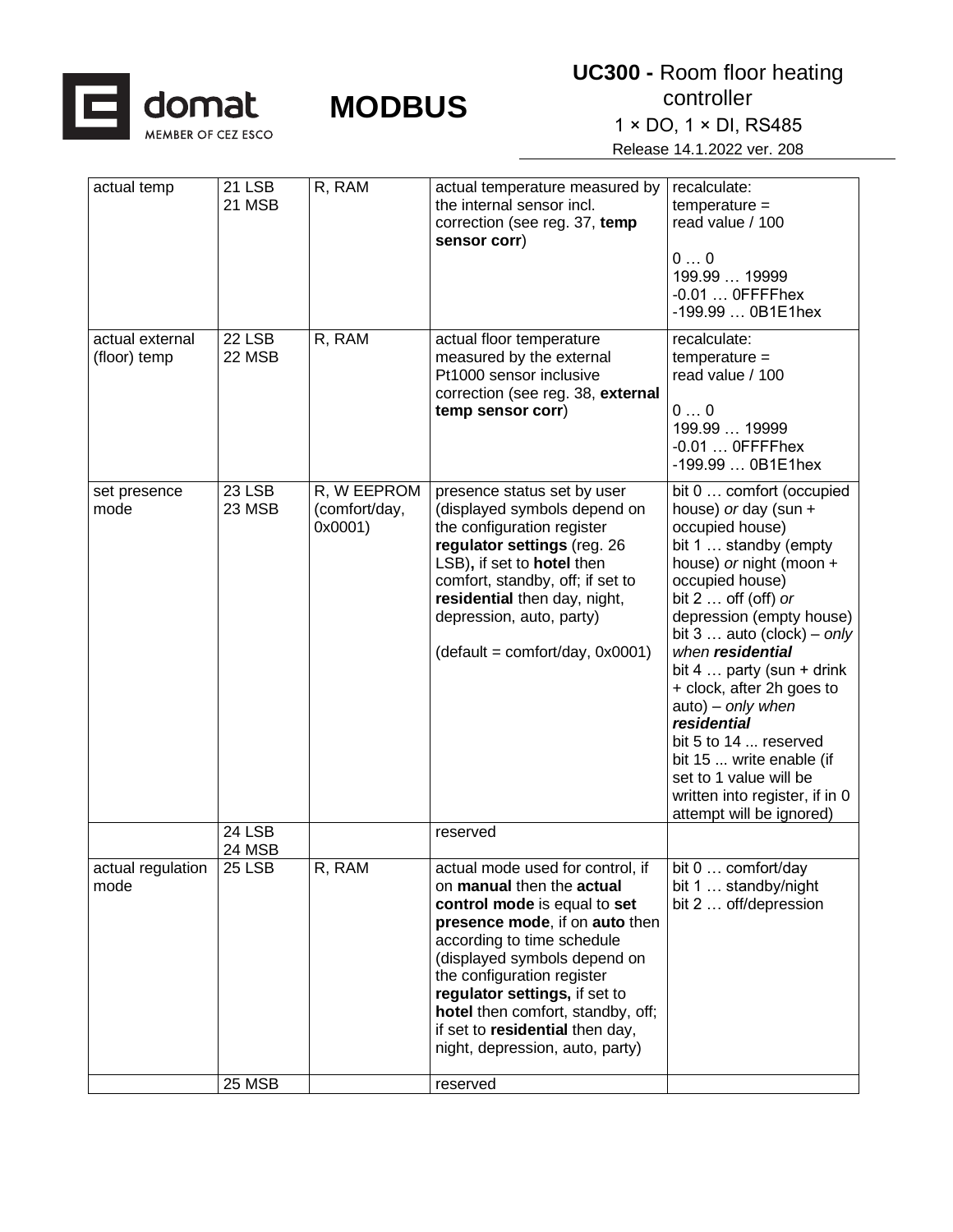

| regulator<br>settings                               | 26 LSB                  | R, W EEPROM<br>(hotel, relative<br>temp, valve<br>protection on,<br>valve NC,<br>cascade control<br>not used, 0x10) | controller configuration:<br>cascade control - output turn<br>off, if external (floor) sensor<br>temp derivation, from the set<br>temp is higher than max tracing<br>external temp<br>(defaults = hotel, relative temp,<br>valve protection on, valve NC,<br>cascade control not used 0x10) | bit 0  presence mode<br>type $(0 - hotel, 1 -$<br>residential)<br>bit 1  temperature<br>correction display<br>$(0 -$ relative, $1 -$ absolute)<br>bit 2  regulation type<br>$(0 - Pl, 1 - on/off)$<br>bit 3  reserved<br>bit 4  valve exercising<br>(protection) (1 - enabled)<br>bit 5  valve polarity $(0 -$<br>$NC, 1 - NO$<br>bit 6  cascade control<br>enabled (if controller<br>configured as with<br>external sensor, this bit<br>does not apply, see<br>controller settings 2)<br>bit 7  temp correction<br>reset when presence<br>mode changes (0  no,<br>1  yes) |
|-----------------------------------------------------|-------------------------|---------------------------------------------------------------------------------------------------------------------|---------------------------------------------------------------------------------------------------------------------------------------------------------------------------------------------------------------------------------------------------------------------------------------------|----------------------------------------------------------------------------------------------------------------------------------------------------------------------------------------------------------------------------------------------------------------------------------------------------------------------------------------------------------------------------------------------------------------------------------------------------------------------------------------------------------------------------------------------------------------------------|
| inputs settings<br>(inputs enable,<br>inputs logic) | 26 MSB                  | R, W EEPROM<br>(DI1 enabled,<br>active when on,<br>window<br>contact, 0x05)                                         | DI1 configuration<br>(defaults = enabled, active when<br>on, window contact, 0x05)                                                                                                                                                                                                          | bit 0  enable DI1<br>bit 1  reserved<br>bit $2 \ldots$ DI1 input logic (0<br>$- NC, 1 - NO$<br>bit 3  reserved<br>bit 4  DI1 function: 0 -<br>window contact, 1 -<br>presence                                                                                                                                                                                                                                                                                                                                                                                              |
| P band                                              | 27 LSB<br>27 MSB        | R, W EEPROM<br>((2 K, 0x0014))                                                                                      | controller P-band (input<br>deviation for output proportional<br>part of 100 %)<br>or hysteresis if On/Off<br>(hysteresis for heating is under<br>the setpoint, for cooling above<br>the set-point)<br>$(detaults = 2 K, 0x0014)$                                                           | in $0.1 K$                                                                                                                                                                                                                                                                                                                                                                                                                                                                                                                                                                 |
| I const                                             | <b>28 LSB</b><br>28 MSB | R, W EEPROM<br>(60 min,<br>0x0E10)                                                                                  | controller I - constant; if out of<br>bounds, a new recalculated<br>value is set after restart<br>$(detaults = 60 min, 0x0E10)$                                                                                                                                                             | in seconds: if set to 0,<br>integration part is<br>disabled                                                                                                                                                                                                                                                                                                                                                                                                                                                                                                                |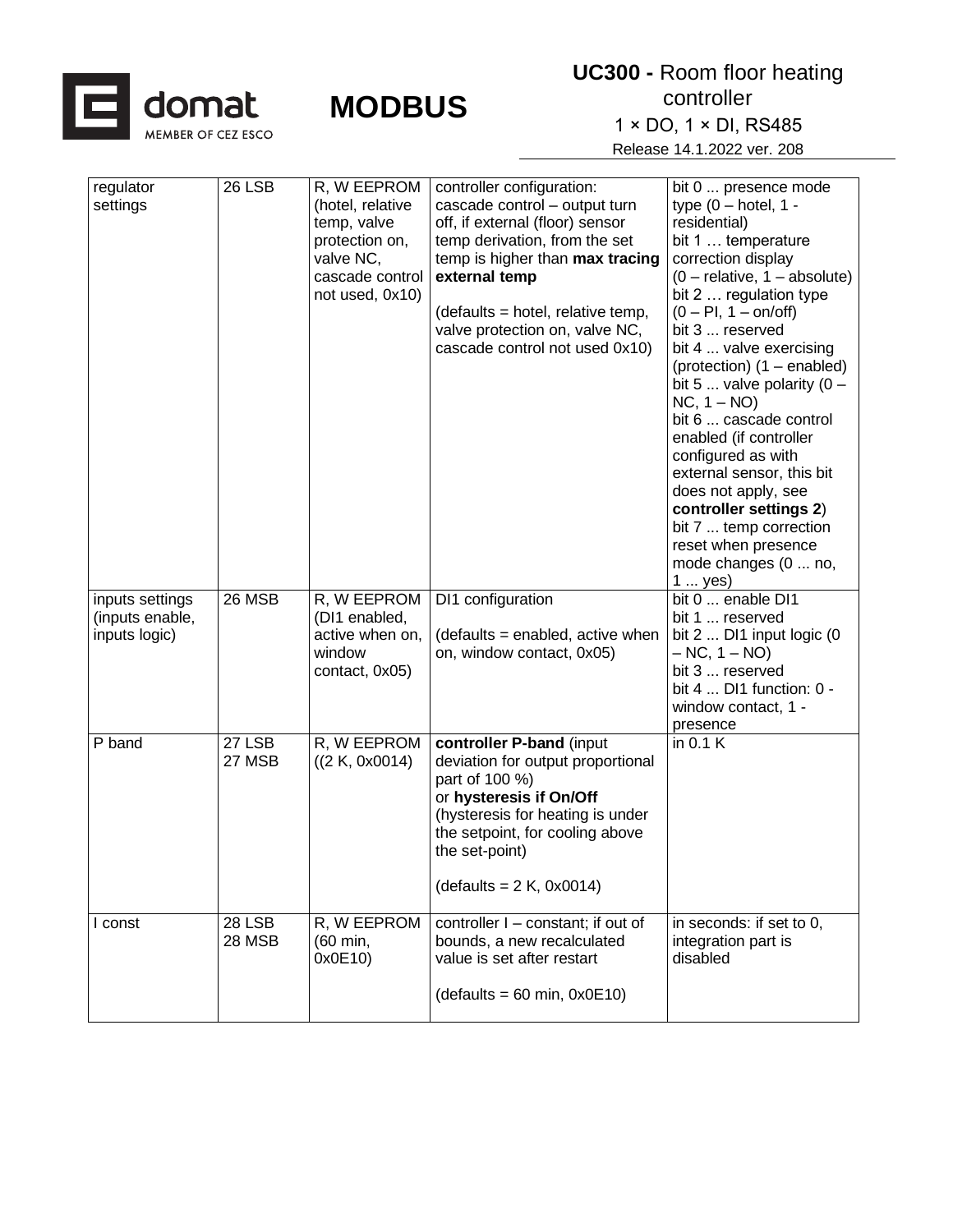

1 × DO, 1 × DI, RS485

| controller<br>settings 2     | 29 LSB                  | R, W EEPROM<br>(floor controller,<br>0x00 | controller configuration: bits 0<br>and 1: controller type (floor, with<br>external sensor, with average<br>temperatures)                                                                                                                                                                                                                                                              | controller configuration:<br>0  floor heating (int.<br>sensor = room sensor,<br>$ext.$ sensor = floor temp<br>limitation)<br>1  controller with ext.<br>sensor (int. sensor $=$ not<br>used, ext. sensor = room<br>sensor)<br>2  average from ext.<br>and int. sensors = $room$<br>sensor (e.g. for larger<br>rooms), implemented<br>protection against<br>external sensor fail (if the<br>maximum range -<br>sensor value is ignored) |
|------------------------------|-------------------------|-------------------------------------------|----------------------------------------------------------------------------------------------------------------------------------------------------------------------------------------------------------------------------------------------------------------------------------------------------------------------------------------------------------------------------------------|----------------------------------------------------------------------------------------------------------------------------------------------------------------------------------------------------------------------------------------------------------------------------------------------------------------------------------------------------------------------------------------------------------------------------------------|
|                              | 29 MSB                  |                                           | reserved                                                                                                                                                                                                                                                                                                                                                                               |                                                                                                                                                                                                                                                                                                                                                                                                                                        |
|                              | <b>30 LSB</b><br>30 MSB |                                           | reserved                                                                                                                                                                                                                                                                                                                                                                               |                                                                                                                                                                                                                                                                                                                                                                                                                                        |
| max external<br>temp         | 31 LSB<br>31 MSB        | R, W EEPROM<br>(28 °C,<br>0x0AF0          | maximum floor temperature<br>(recommended values are 32 °C<br>for bathrooms, 28 °C for<br>residential rooms), if the<br>controller is configured as with<br>external sensor (see controller<br>settings 2), this limitation is<br>ignored.<br>(default = $28 °C$ , 0x0AF0)                                                                                                             | recalculate:<br>$max$ temperature =<br>read value / 100<br>00<br>20.00  2000<br>$-0.01$ OFFFFhex<br>-20.00  0F830hex                                                                                                                                                                                                                                                                                                                   |
| max tracing<br>external temp | 32 LSB<br>32 MSB        | R, W EEPROM<br>(3 °C, 0x012C)             | maximal cascade temperatures<br>for floor heating: (for cascade<br>control derived from the required<br>temperature), temperature floors<br>is limited by maximum<br>temperature (see max external<br>temp) or max tracing external<br>temp, depending on what<br>occurs first; applies only to<br>floor controller (see<br>regulator settings 2)<br>(default = $3^{\circ}C$ , 0x012C) | recalculate:<br>$temperature =$<br>read value / 100<br>00<br>20.00  2000<br>$-0.01$ OFFFFhex<br>-20.00  0F830hex                                                                                                                                                                                                                                                                                                                       |
| min rel. temp<br>correction  | <b>33 LSB</b><br>33 MSB | R, W EEPROM<br>$(-3.5 °C,$<br>0x015E)     | minimum relative user<br>temperature correction, a<br>positive value is saved and is<br>taken as negative limit.<br>(default = $-3.5$ °C, 0x015E)                                                                                                                                                                                                                                      | recalculate:<br>minimum correction<br>$= -$ (read value/100);<br>$-10.001000$                                                                                                                                                                                                                                                                                                                                                          |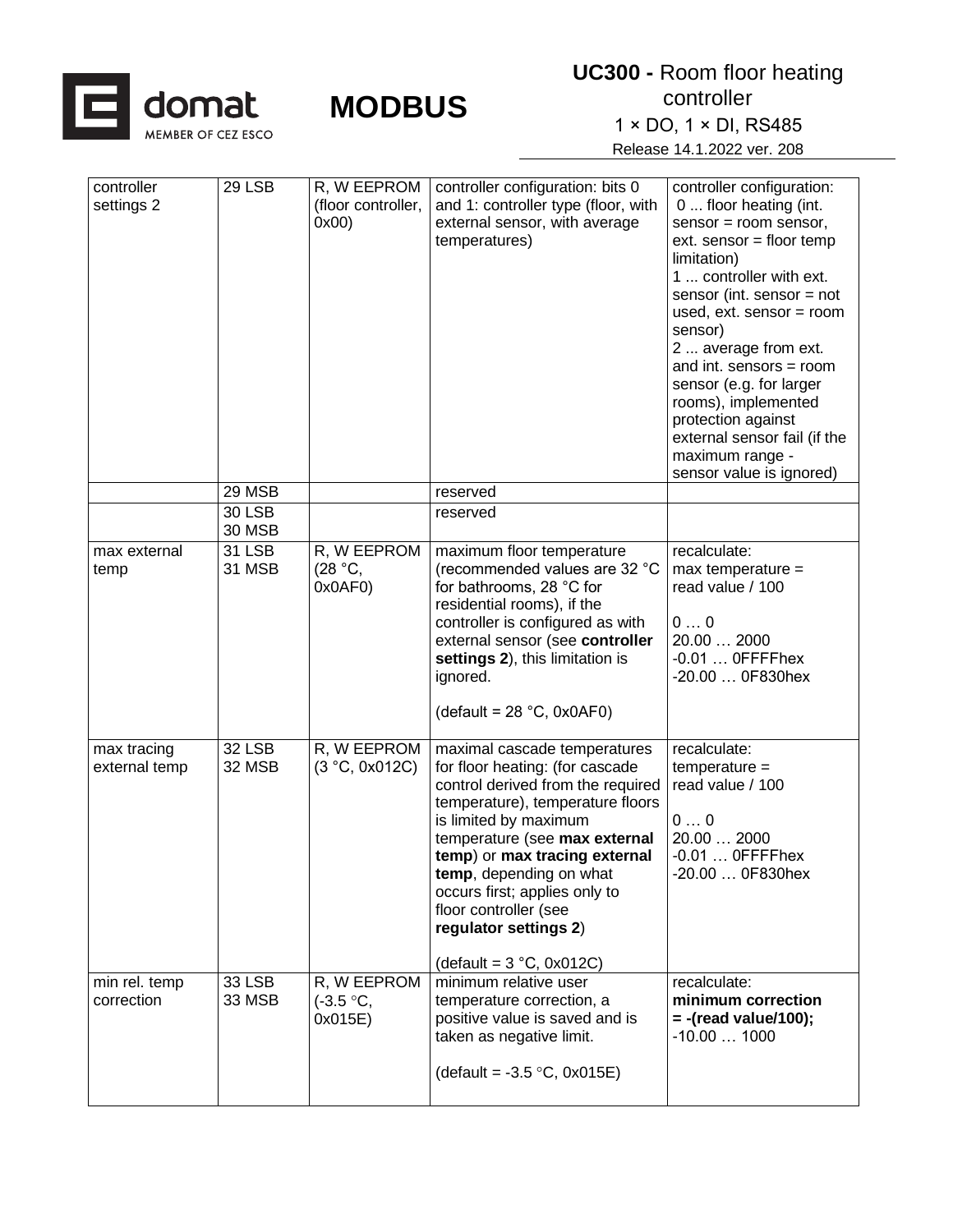

| max rel. temp<br>correction        | <b>34 LSB</b><br>34 MSB        | R, W EEPROM<br>$(3.5 \degree C,$<br>0x015E) | maximum relative user<br>temperature correction                                                                                                   | recalculate:<br>$maximum correction =$<br>(read value/100);                                                         |
|------------------------------------|--------------------------------|---------------------------------------------|---------------------------------------------------------------------------------------------------------------------------------------------------|---------------------------------------------------------------------------------------------------------------------|
|                                    |                                |                                             | (default = $3.5 \text{ °C}$ , 0x015E)                                                                                                             | 10.00  1000                                                                                                         |
| min day, night,<br>depression temp | <b>35 LSB</b><br><b>35 MSB</b> | R, W EEPROM<br>(10 °C,<br>0x03E8)           | minimum temperature which<br>user can set as setpoint for day,<br>night, and off modes<br>-199.99 to 199.99<br>(default = $10 °C$ , 0x03E8)       | recalculate:<br>temperature<br>$=$ read value / 100<br>00<br>199.99  19999<br>$-0.01$ OFFFFhex<br>-199.99  0B1E1hex |
| max day, night,<br>depression temp | 36 LSB<br><b>36 MSB</b>        | R, W EEPROM<br>(40 °C,<br>0x0FA0)           | maximum temperature which<br>user can set as setpoint for day,<br>night, and off modes<br>-199.99 to 199.99<br>(default = $40^{\circ}$ C, 0x0FA0) | recalculate:<br>temperature<br>$=$ read value / 100<br>00<br>199.99  19999<br>$-0.01$ OFFFFhex<br>-199.99  0B1E1hex |
| temp sensor<br>corr                | <b>37 LSB</b><br>37 MSB        | R, W EEPROM<br>$(-1,5 °C,$<br>0xFF6A)       | correction: adds to the actual<br>temperature measured by the<br>internal sensor<br>-20.00 to 20.00<br>(default = -1,5 $\degree$ C, 0xFF6A)       | recalculate:<br>temperature<br>$=$ read value / 100<br>00<br>199.99  19999<br>$-0.01$ OFFFFhex<br>-199.99  0B1E1hex |
| external temp<br>sensor corr       | <b>38 LSB</b><br>38 MSB        | R, W EEPROM<br>(0 °C, 0x00)                 | correction: adds to the actual<br>temperature measured by the<br>external floor sensor<br>-20.00 to 20.00<br>(default = $0^{\circ}$ C, 0x0000)    | recalculate:<br>temperature<br>$=$ read value / 100<br>00<br>199.99  19999<br>$-0.01$ OFFFFhex<br>-199.99  0B1E1hex |
| step temp                          | <b>39 LSB</b>                  | R, W EEPROM<br>(0.5 °C, 0x32)               | step for user temperature<br>setpoints setting<br>(default = $0.5$ °C, 0x32)                                                                      | step = read value $/ 100$<br>100.1<br>1001                                                                          |
| step minutes                       | <b>39 MSB</b>                  | R, W EEPROM<br>(5 min, 0x05)                | time step for time schedule<br>setting<br>$(detault = 5 min, 0x05)$                                                                               | in minutes                                                                                                          |
|                                    | 40 LSB<br>40 MSB               |                                             | reserved                                                                                                                                          |                                                                                                                     |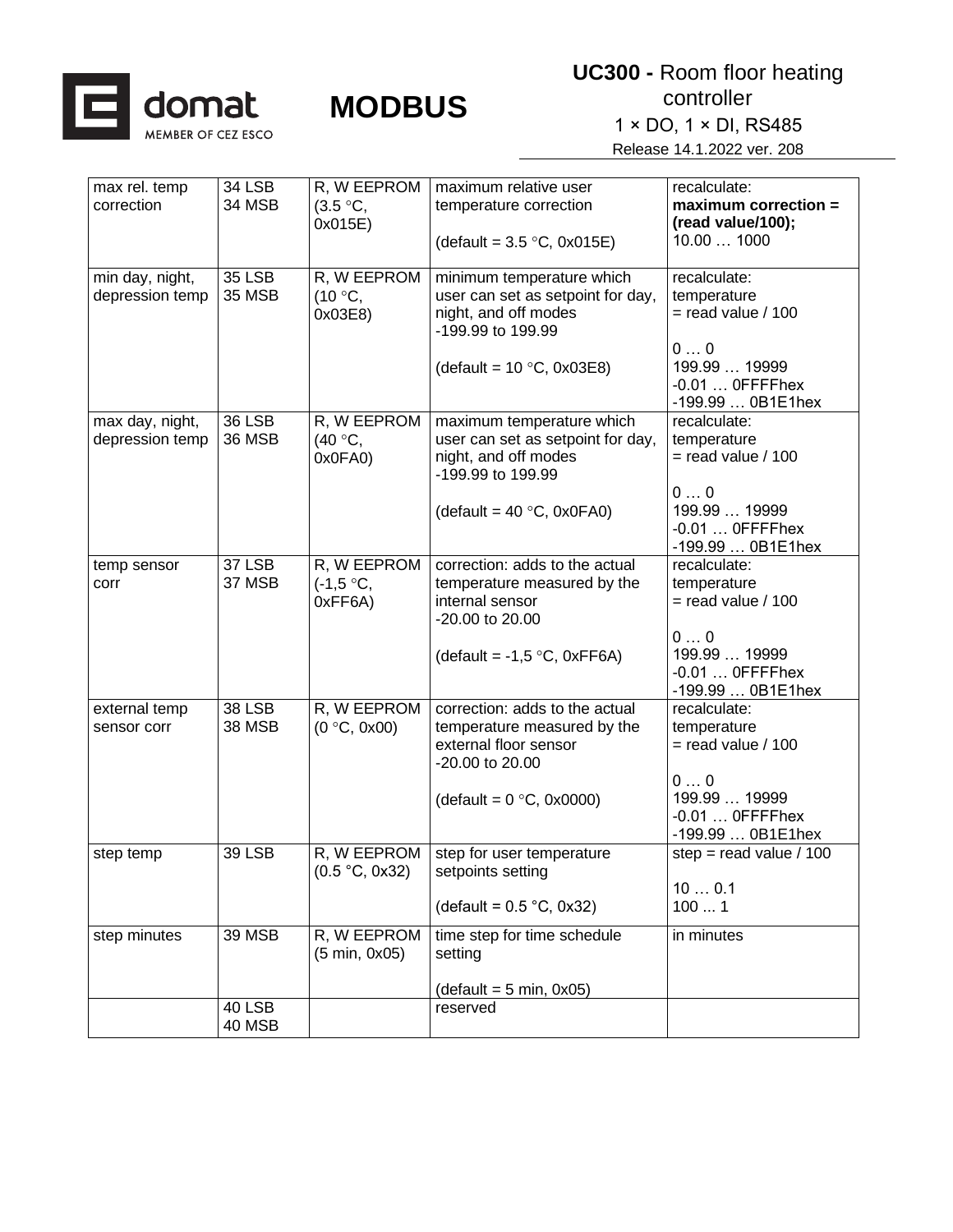

1 × DO, 1 × DI, RS485

| show mode                  | 41 LSB<br>41 MSB | R, W EEPROM<br>(actual control<br>temperature,<br>0x0008) | data that roll on the LCD display:<br>If only one of the bits is active<br>there is only one value<br>displayed. Otherwise they<br>change periodically after show<br>time.<br>(default = actual control<br>temperature, 0x0008) | bit 0  int. temperature<br>sensor<br>bit 1  ext. temperature<br>sensor<br>bit 2  current time<br>bit 3  PI controller<br>actual temperature (see<br>controller settings 2)<br>bit 4  temp. correction<br>bit 5  humidity       |
|----------------------------|------------------|-----------------------------------------------------------|---------------------------------------------------------------------------------------------------------------------------------------------------------------------------------------------------------------------------------|--------------------------------------------------------------------------------------------------------------------------------------------------------------------------------------------------------------------------------|
| show time                  | 42 LSB           | R, W EEPROM<br>(3 s, 0x1E)                                | time (in 100 ms), to display each<br>value in show mode<br>$(detault = 3 s, 0x1E)$                                                                                                                                              | see show mode<br>in 100 milliseconds                                                                                                                                                                                           |
| edit return time           | 42 MSB           | R, W EEPROM<br>(30 s, 0x1E)                               | time (in s) of user inactivity to<br>return from edit mode to show<br>mode (default = $30$ s, $0x1E$ )                                                                                                                          | in seconds                                                                                                                                                                                                                     |
| quick edit mode<br>number  | 43 LSB           | R, W EEPROM<br>(0x01)                                     | number of mode which is<br>editable through quick edit menu<br>(short push of the knob)<br>$(detault = 0x01)$                                                                                                                   | 0  push function inactive<br>1  presence mode<br>2  reserved                                                                                                                                                                   |
|                            | 43 MSB           |                                                           | reserved                                                                                                                                                                                                                        |                                                                                                                                                                                                                                |
| long push time             | 44 LSB           | R, W EEPROM<br>(1.5 s, 0x0F)                              | time (in 100 ms) evaluated as<br>long push (go to time schedule<br>menu / leave menu)<br>$(detault = 1.5 s, 0x0F)$                                                                                                              | for editing of the time<br>schedule and presence or<br>fan mode,<br>in 100 milliseconds                                                                                                                                        |
| super long push<br>time    | 44 MSB           | R, W EEPROM<br>(5 s, 0x32)                                | time (in 100 ms) evaluated as<br>superlong push (go to settings<br>menu)<br>$(detault = 5 s, 0x32)$                                                                                                                             | for actual time and basic<br>setpoints settings,<br>in 100 milliseconds                                                                                                                                                        |
| allowed<br>operation modes | 45 LSB<br>45 MSB | R, W EEPROM<br>(temp corr,<br>presence<br>mode, 0x0101)   | settings that user is able to<br>perform<br>0  disabled<br>1  enabled<br>(default = temp corr, presence<br>mode, 0x0101)                                                                                                        | bit 0  temp corr.<br>bit 1  heating day temp<br>bit 2  heating night<br>temp<br>bit 3  heat depression<br>temp<br>bit 4 to 6  reserved<br>bit 7  RTC time<br>bit 8  presence mode<br>bit 9  reserved<br>bit 10  time programme |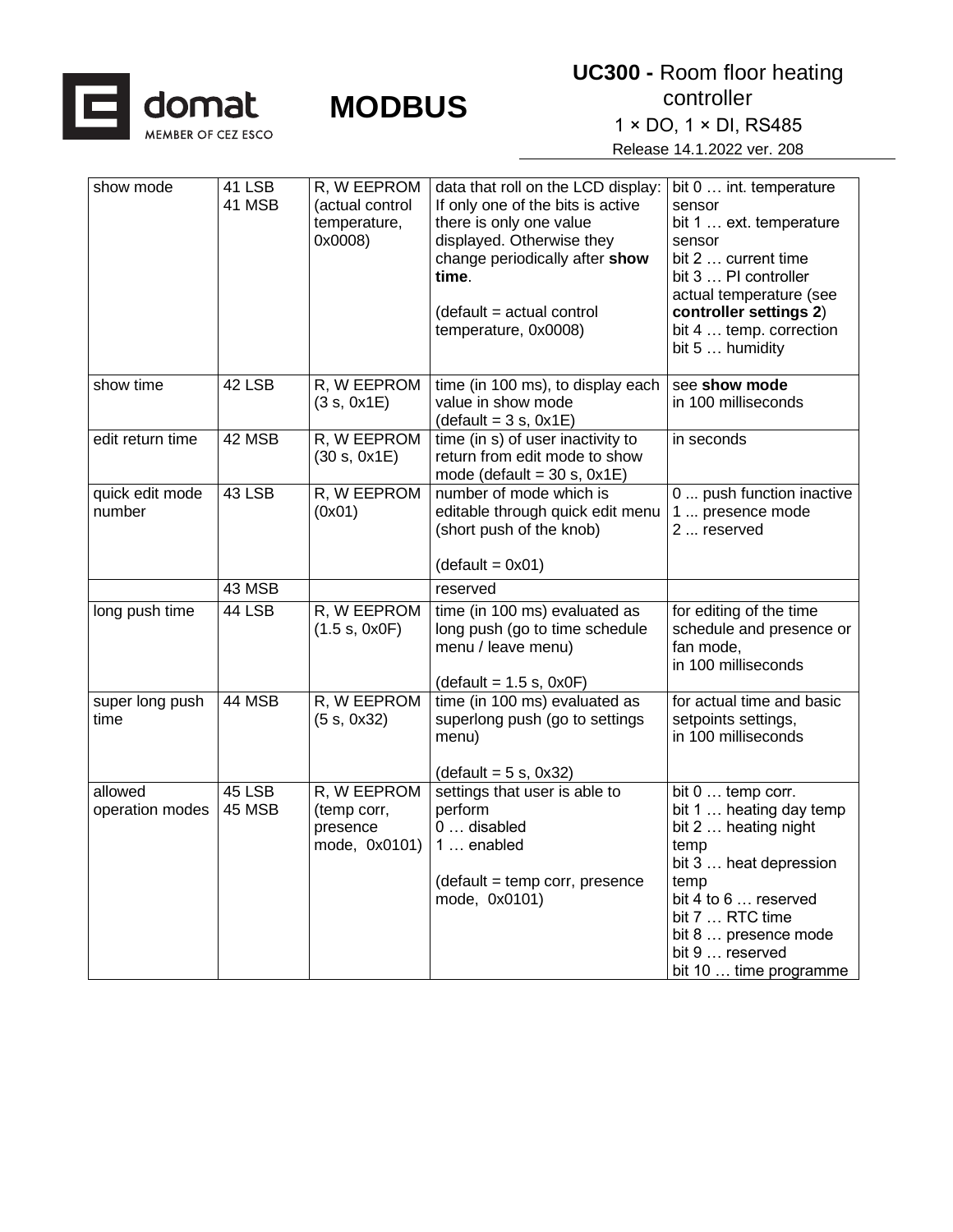

**UC300 -** Room floor heating controller

1 × DO, 1 × DI, RS485

| presence mode   | 46 LSB        | R, W EEPROM                   | states in presence mode that     | bit $0 \ldots$ day (sun +                       |
|-----------------|---------------|-------------------------------|----------------------------------|-------------------------------------------------|
| edit mask       | 46 MSB        | (all, 0x001F)                 | user is able to switch between   | occupied house)<br>bit $1 \ldots$ night (moon + |
|                 |               |                               | $(detault = all, 0x001F)$        | occupied house)                                 |
|                 |               |                               |                                  | bit 2  depression                               |
|                 |               |                               |                                  | (empty house)                                   |
|                 |               |                               |                                  | bit 3  auto (clock)                             |
|                 |               |                               |                                  | bit $4 \ldots$ party (sun + drink               |
|                 |               |                               |                                  | + clock, after 2h goes to                       |
|                 |               |                               |                                  | auto)                                           |
|                 | 47 LSB        |                               | reserved                         |                                                 |
|                 | 47 MSB        |                               |                                  |                                                 |
| display symbols | 48 LSB        | R, W RAM                      | displayed symbols                | bit 0  spanner                                  |
|                 | 48 MSB        |                               | (for more see display symbols 2) | bit 1  boiler                                   |
|                 |               |                               |                                  | bit 2  alarm bell                               |
|                 |               |                               |                                  | bit 3  water tap (DHW)                          |
|                 |               |                               |                                  | bit 4  fan lower<br>bit 5 fan upper             |
|                 |               |                               |                                  | bit 6  fan auto                                 |
|                 |               |                               |                                  | bit 7  fan manual                               |
|                 |               |                               |                                  | bit 8  fan manual                               |
|                 |               |                               |                                  | speed1                                          |
|                 |               |                               |                                  | bit 9  fan manual                               |
|                 |               |                               |                                  | speed2                                          |
|                 |               |                               |                                  | bit 10  fan manual                              |
|                 |               |                               |                                  | speed3                                          |
|                 |               |                               |                                  | bit 11  fan auto                                |
|                 |               |                               |                                  | speed1                                          |
|                 |               |                               |                                  | bit 12  fan auto                                |
|                 |               |                               |                                  | speed2                                          |
|                 |               |                               |                                  | bit 13  fan auto                                |
|                 |               |                               |                                  | speed3                                          |
|                 |               |                               |                                  | bit 14  SETTING                                 |
|                 |               |                               |                                  | bit 15  write enable                            |
|                 |               |                               |                                  | write enable (if set to 1                       |
|                 |               |                               |                                  | value will be written into                      |
|                 |               |                               |                                  | register, if in 0 attempt will<br>be ignored)   |
| <b>RTC</b>      | 49 LSB        | R, W EEPROM   Real time clock |                                  | see table:                                      |
|                 | 49 MSB        | (non init)                    |                                  | to write to those registers,                    |
|                 | <b>50 LSB</b> |                               | (not subject to INIT command)    | write to EEPROM must                            |
|                 | <b>50 MSB</b> |                               |                                  | be enabled in the status                        |
|                 | <b>51 LSB</b> |                               |                                  | <b>LSB</b> register                             |
|                 | 51 MSB        |                               |                                  |                                                 |
|                 | <b>52 LSB</b> |                               |                                  |                                                 |
|                 | 52 MSB        |                               |                                  |                                                 |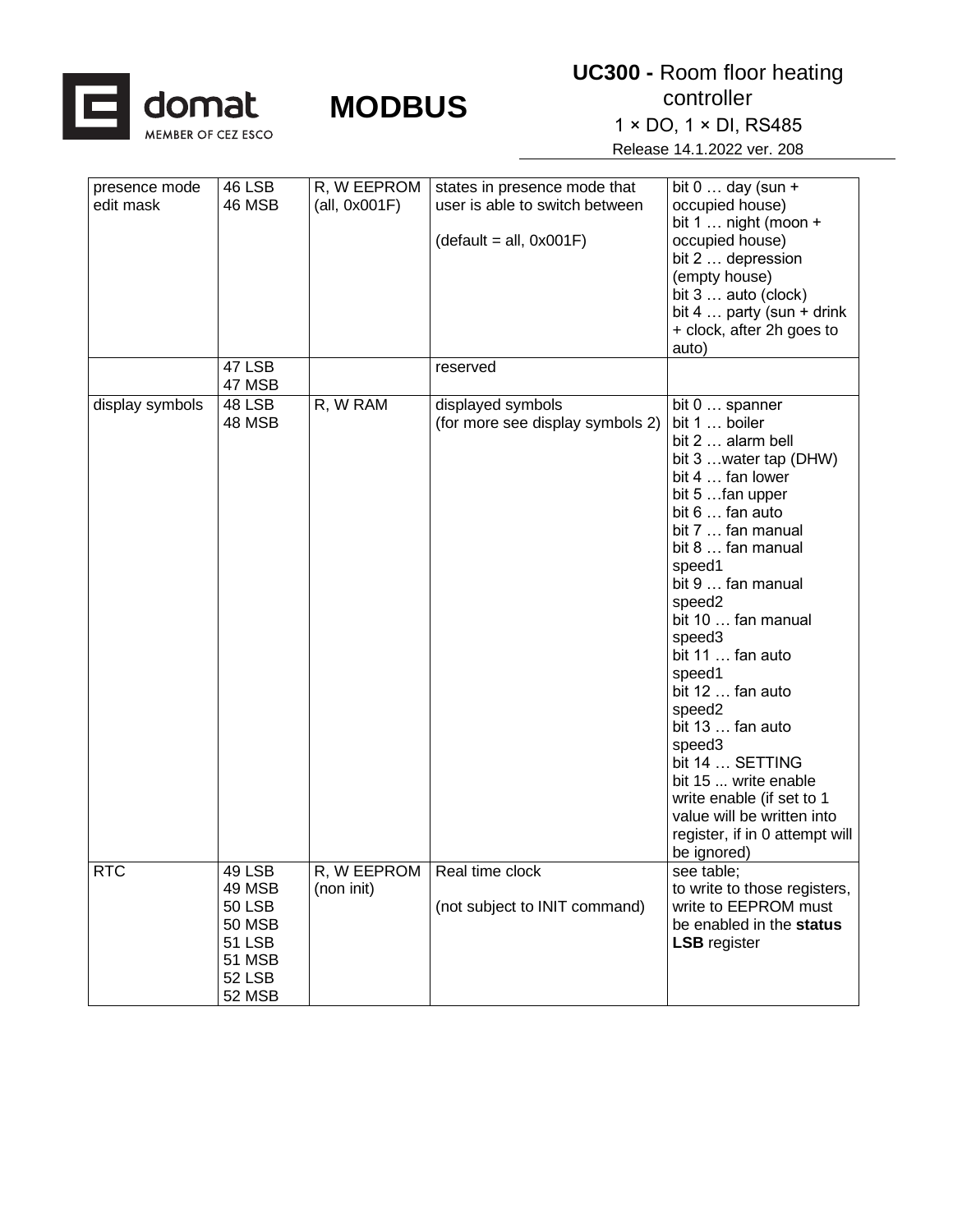

controller 1 × DO, 1 × DI, RS485

| display<br>symbols 2            | 53 LSB<br>53 MSB               | R, W RAM                                  | displayed symbols, second<br>register                                                                            | bit 0  ERROR<br>bit 1  No.<br>bit 2 to 14  reserved<br>bit 15  write enable<br>write enable (if set to 1<br>value will be written into<br>register, if in 0 attempt will<br>be ignored) |
|---------------------------------|--------------------------------|-------------------------------------------|------------------------------------------------------------------------------------------------------------------|-----------------------------------------------------------------------------------------------------------------------------------------------------------------------------------------|
| program Monday<br>Event 1 time  | <b>54 LSB</b><br>54 MSB        | R, W EEPROM<br>(06:00 h,<br>0x0168)       | time schedule, Monday, time of<br>event No. 1, in mins since 0:00<br>(midnight)<br>$(detault = 06:00 h, 0x0168)$ | e.g. 121  2h 1min                                                                                                                                                                       |
| program Monday<br>Event 1 value | <b>55 LSB</b><br><b>55 MSB</b> | R, W EEPROM<br>(day/comfort,<br>0x00      | time schedule, Monday, event<br>No. 1, value<br>$(detault = day/confort, 0x00)$                                  | 0  day/comfort<br>1  night/standby<br>2  off/depression<br>bit $15 = 1$ event is<br>disabled                                                                                            |
| program Monday<br>Event 2 time  | <b>56 LSB</b><br>56 MSB        | R, W EEPROM<br>(08:00,<br>0x01E0)         | time schedule, Monday, time of<br>event No. 2, in mins since 0:00<br>(midnight)<br>$(detault = 08:00 h)$         | For description see<br>address 54 - program<br>Monday num. 1 time                                                                                                                       |
| program Monday<br>Event 2 value | 57 LSB<br>57 MSB               | R, W EEPROM<br>(night/standby,<br>0x0001) | time schedule, Monday, event<br>No. 2, value<br>$(detault = night/standby,$<br>0x0001)                           | For description see<br>address 55 - program<br>Monday num. 1 value                                                                                                                      |
| program Monday<br>Event 3 time  | <b>58 LSB</b><br><b>58 MSB</b> | R, W EEPROM<br>(14:00, 0x0348)            | time schedule, Monday, time of<br>event No. 3, in mins since 0:00<br>(midnight)<br>$(detault = 14:00 h)$         | For description see<br>address 54 - program<br>Monday num. 1 time                                                                                                                       |
| program Monday<br>Event 3 value | <b>59 LSB</b><br><b>59 MSB</b> | R, W EEPROM<br>(day/comfort,<br>0x00      | time schedule, Monday, event<br>No. 3, value<br>$(detault = 0)$                                                  | For description see<br>address 55 - program<br>Monday num. 1 value                                                                                                                      |
| program Monday<br>Event 4 time  | 60 LSB<br>60 MSB               | R, W EEPROM<br>(22:00, 0x0528)            | time schedule, Monday, time of<br>event No. 4, in mins since 0:00<br>(midnight)<br>$(detault = 22:00 h)$         | For description see<br>address 54 - program<br>Monday num. 1 time                                                                                                                       |
| program Monday<br>Event 4 value | 61 LSB<br>61 MSB               | R, W EEPROM<br>(night/standby,<br>0x0001) | time schedule, Monday, event<br>No. 4, value<br>$(detault = 1)$                                                  | For description see<br>address 55 - program<br>Monday num. 1 value                                                                                                                      |
| program Monday<br>Event 5 time  | 62 LSB<br>62 MSB               | R, W EEPROM<br>(06:00, 0x0168)            | time schedule, Monday, time of<br>event No. 5, in mins since 0:00<br>(midnight)<br>$(detault = 06:00 h, 0x0168)$ | For description see<br>address 54 - program<br>Monday num. 1 time                                                                                                                       |
| program Monday<br>Event 5 value | 63 LSB<br>63 MSB               | R, W EEPROM<br>(disabled,<br>0x8000)      | time schedule, Monday, event<br>No. 5, value<br>$(detault = disabled, 0x8000)$                                   | For description see<br>address 55 - program<br>Monday num. 1 value                                                                                                                      |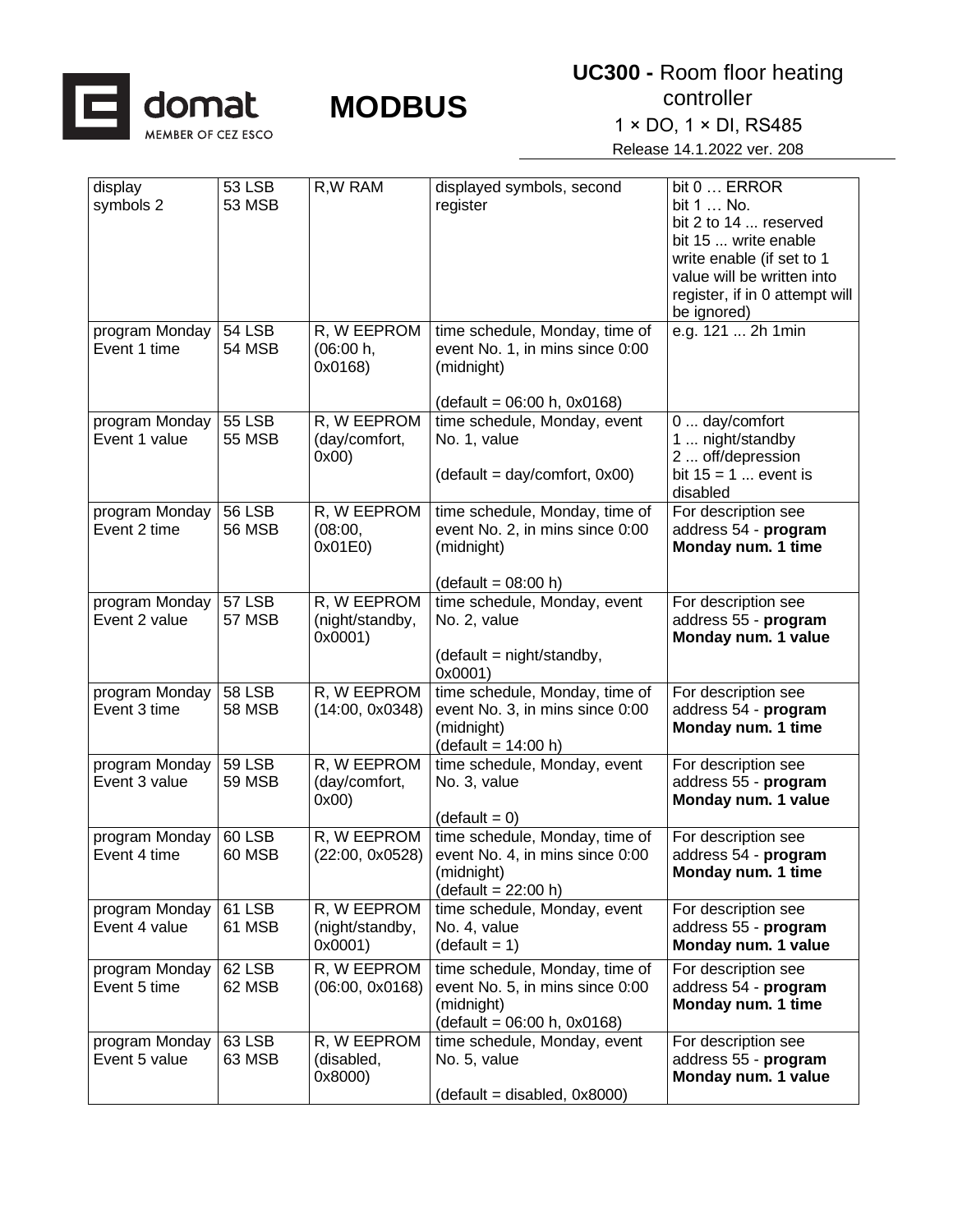

1 × DO, 1 × DI, RS485

| program Monday<br>Event 6 time                                | 64 LSB<br>64 MSB                 | R, W EEPROM<br>(06:00, 0x0168)       | time schedule, Monday, time of<br>event No. 6, in mins since 0:00<br>(midnight)<br>$(detault = 06:00 h)$  | For description see<br>address 54 - program<br>Monday num. 1 time  |
|---------------------------------------------------------------|----------------------------------|--------------------------------------|-----------------------------------------------------------------------------------------------------------|--------------------------------------------------------------------|
| program Monday<br>Event 6 value                               | 65 LSB<br>65 MSB                 | R, W EEPROM<br>(disabled,<br>0x8000) | time schedule, Monday, event<br>No. 6, value<br>(default = disabled)                                      | For description see<br>address 55 - program<br>Monday num. 1 value |
| program<br>Tuesday Event 1<br>time                            | 66 LSB<br>66 MSB                 | R, W EEPROM<br>(06:00, 0x0168)       | time schedule, Tuesday, time of<br>event No. 1, in mins since 0:00<br>(midnight)<br>$(detault = 06:00 h)$ | For description see<br>address 54 - program<br>Monday num. 1 time  |
| $\cdots$                                                      | $\cdots$                         |                                      |                                                                                                           | .                                                                  |
| program Sunday<br>Event 6 value                               | <b>137 LSB</b><br><b>137 MSB</b> | R, W EEPROM<br>(disabled,<br>0x8000) | time schedule, Sunday, event<br>No. 6, value<br>(default = disabled)                                      | For description see<br>address 55 - program<br>Monday num. 1 value |
|                                                               | <b>138 LSB</b><br><b>138 MSB</b> | R, RAM                               | reserved                                                                                                  |                                                                    |
|                                                               | 139 LSB<br>139 MSB               | R, RAM                               | reserved                                                                                                  |                                                                    |
| actual rh                                                     | <b>140 LSB</b><br><b>140 MSB</b> | R, RAM                               | Actual measured relative<br>humidity with incl. sensor<br>correction (see rh sensor corr)                 | signed 16bit register<br>[0,01%]                                   |
|                                                               | <b>141 LSB</b><br><b>141 MSB</b> | R, RAM                               | reserved                                                                                                  |                                                                    |
| rh sensor corr                                                | <b>142 LSB</b><br>142 MSB        | R, W EEPROM<br>$(+3.0 %)$            | Relative humidity sensor<br>correction                                                                    | signed 16bit register<br>[0,01%]                                   |
| registers 143 to 146 for types UC300BL with backlight display |                                  |                                      |                                                                                                           |                                                                    |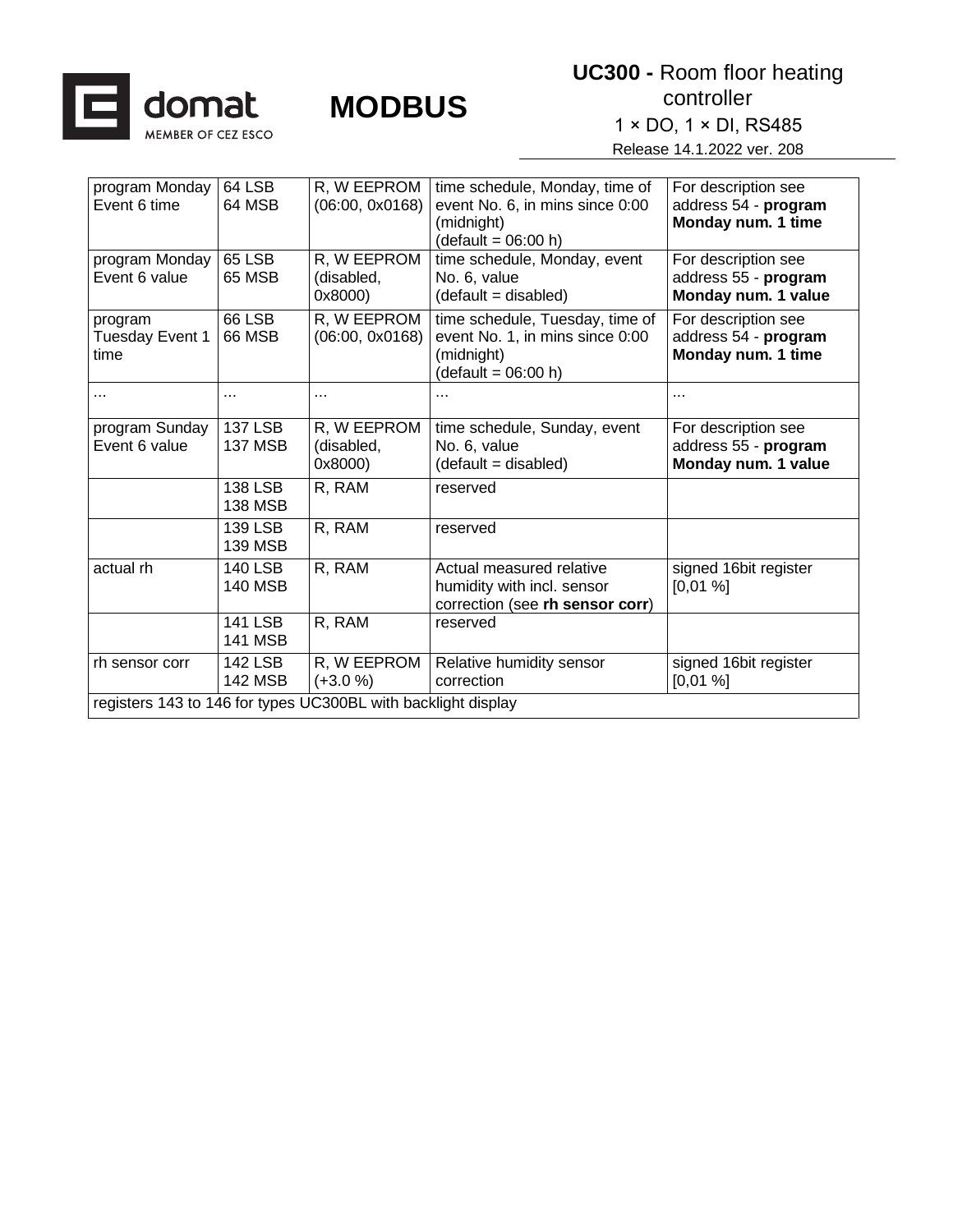

1 × DO, 1 × DI, RS485

| backlight config                      | 143 LSB<br><b>143 MSB</b> | R, W EEPROM<br>(0x0009)            | configuration of LCD and knob<br>backlight function.<br>If the bit 0 is centrally disabled<br>by 0, all backlight functions are<br>turned off.<br>If the bit 3 is enabled (afterglow<br>function) the first user action<br>(press/turn button) switch on<br>backlight and the second user<br>action (press/turn button) is<br>according defined user function. | bit 0  central enable of<br>backlight functions $(0 -$<br>off)<br>bit 1  manual LCD<br>backlight $(1 -$<br>permanently switch on<br>backlight on level LCD<br>backlight intensity high,<br>this function has higher<br>priority than afterglow<br>function,<br>0 - switch on backlight on<br>level LCD backlight<br>intensity low, afterglow<br>function could change this<br>level)<br>bit 2  manual knob<br>backlight<br>$(1 -$ permanently switch<br>on backlight on level<br>knob backlight intensity<br>high, this function has<br>higher priority than<br>afterglow function,<br>0 - switch on backlight on<br>level knob backlight<br>intensity low, afterglow<br>function could change this<br>level)<br>bit 3  enable afterglow<br>$(1 -$ first user activity,<br>press or turn button, set<br>backlight to high intensity<br>(see registers LCD and<br>knob backlight int. h.),<br>after defined time from<br>the last user activity (LCD<br>and knob b. afterglow)<br>set backlight back to low<br>level;<br>0 - no response on user<br>activity) |
|---------------------------------------|---------------------------|------------------------------------|----------------------------------------------------------------------------------------------------------------------------------------------------------------------------------------------------------------------------------------------------------------------------------------------------------------------------------------------------------------|--------------------------------------------------------------------------------------------------------------------------------------------------------------------------------------------------------------------------------------------------------------------------------------------------------------------------------------------------------------------------------------------------------------------------------------------------------------------------------------------------------------------------------------------------------------------------------------------------------------------------------------------------------------------------------------------------------------------------------------------------------------------------------------------------------------------------------------------------------------------------------------------------------------------------------------------------------------------------------------------------------------------------------------------------------------|
| LCD backlight<br>intensity high       | <b>144 LSB</b>            | R, W EEPROM<br>(100 %)             | LCD backlight intensity - higher<br>intensity                                                                                                                                                                                                                                                                                                                  | $[0 100 \%]$                                                                                                                                                                                                                                                                                                                                                                                                                                                                                                                                                                                                                                                                                                                                                                                                                                                                                                                                                                                                                                                 |
| <b>LCD</b> backlight<br>intensity low | <b>144 MSB</b>            | R, W EEPROM<br>(0 %)               | LCD backlight intensity - lower<br>intensity                                                                                                                                                                                                                                                                                                                   | $[0 100 \overline{\%}]$                                                                                                                                                                                                                                                                                                                                                                                                                                                                                                                                                                                                                                                                                                                                                                                                                                                                                                                                                                                                                                      |
| knob backlight<br>intensity high      | <b>145 LSB</b>            | R, W EEPROM<br>(100 %)             | knob backlight intensity - higher<br>intensity                                                                                                                                                                                                                                                                                                                 | $[0 100 \%]$                                                                                                                                                                                                                                                                                                                                                                                                                                                                                                                                                                                                                                                                                                                                                                                                                                                                                                                                                                                                                                                 |
| knob backlight<br>intensity low       | <b>145 MSB</b>            | $\overline{R}$ , W EEPROM<br>(0 %) | knob backlight intensity - lower<br>intensity                                                                                                                                                                                                                                                                                                                  | $[0 100 \%]$                                                                                                                                                                                                                                                                                                                                                                                                                                                                                                                                                                                                                                                                                                                                                                                                                                                                                                                                                                                                                                                 |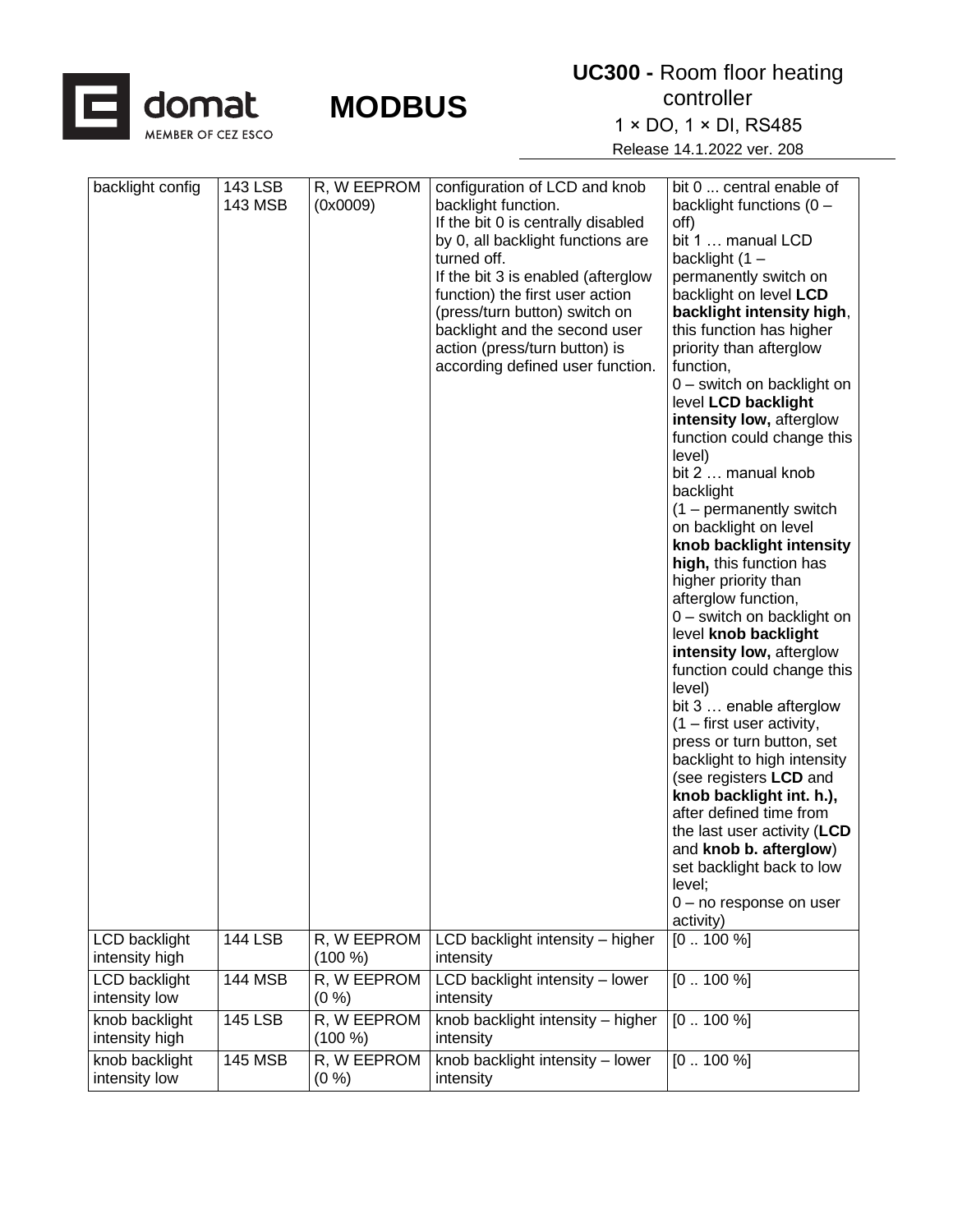

1 × DO, 1 × DI, RS485

Release 14.1.2022 ver. 208

| LCD backlight<br>afterglow  | <b>146 LSB</b>                                                       | R, W EEPROM<br>(3 s)      | time of LCD backlight after last<br>user activity (turn/push knob) or<br>after end of edit (return to<br>scrolling mode), if value is 0<br>then no response on user<br>activity, if non-zero value then it<br>must be bigger than register<br>long push time | in seconds                                       |
|-----------------------------|----------------------------------------------------------------------|---------------------------|--------------------------------------------------------------------------------------------------------------------------------------------------------------------------------------------------------------------------------------------------------------|--------------------------------------------------|
| Knob backlight<br>afterglow | <b>146 MSB</b>                                                       | R, W EEPROM<br>(3 s)      | time of knob backlight after last<br>user activity (turn/push knob) or<br>after end of edit (return to<br>scrolling mode), if value is 0<br>then no response on user<br>activity, if non-zero value then<br>must be bigger than register<br>long push time   | in seconds                                       |
|                             | <b>145 LSB</b><br><b>145 MSB</b>                                     |                           | reserved                                                                                                                                                                                                                                                     |                                                  |
|                             | <b>148 LSB</b><br><b>148 MSB</b><br><b>149 LSB</b><br><b>149 MSB</b> |                           | internal use - reserved                                                                                                                                                                                                                                      |                                                  |
| uptime                      | 1000 LSB<br>1000 MSB<br>1001 LSB<br>1001 MSB                         | $\mathsf{R}$              | uptime (s)                                                                                                                                                                                                                                                   | number of seconds after<br>last power on / reset |
| SW reset                    | 1002 LSB<br>1002 MSB                                                 | R, W RAM                  | The device resets if SW reset is<br>enabled (see status LSB reg.<br>3), and a non-zero value is<br>written to this register.                                                                                                                                 |                                                  |
| serial num                  | 1003 LSB<br>1003 MSB<br>1004 LSB<br>1004 MSB                         | R, W OTP<br><b>EEPROM</b> | serial number of the module,<br>write down only when the<br>module is manufactured)<br>time programmable, only<br>when the serial number is zero -<br>write is needed within<br>one modbus telegram)                                                         |                                                  |

#### Real time table

| Addr.         | bit7    | bit <sub>6</sub> | bit <sub>5</sub> | bit4     | bit3    | bit2 | bit1 | bit <sub>0</sub> | Function | Range     |
|---------------|---------|------------------|------------------|----------|---------|------|------|------------------|----------|-----------|
| 49 LSB        |         |                  | 10xsecs          |          | seconds |      |      |                  | secs     | $00 - 59$ |
| 49 MSB        |         | 10xmins          |                  |          | minutes |      |      |                  | mins     | $00 - 59$ |
| <b>50 LSB</b> | 0       |                  | 10xhours         | 10xhours | hours   |      |      |                  | hours    | $00 - 23$ |
|               |         |                  |                  |          |         |      |      |                  |          |           |
| 50 MSB        |         |                  |                  |          | day     |      |      |                  | day      | $01 - 07$ |
| 51 LSB        |         |                  | 10xdate          |          | date    |      |      |                  | date     | $01 - 31$ |
| 51 MSB        |         |                  |                  | 10xmonth | month   |      |      |                  | month    | $01 - 12$ |
| 52 LSB        | 10xyear |                  |                  |          | vear    |      |      |                  | vear     | $00 - 99$ |
| 52 MSB        |         |                  |                  |          |         |      |      |                  | not used | 00        |